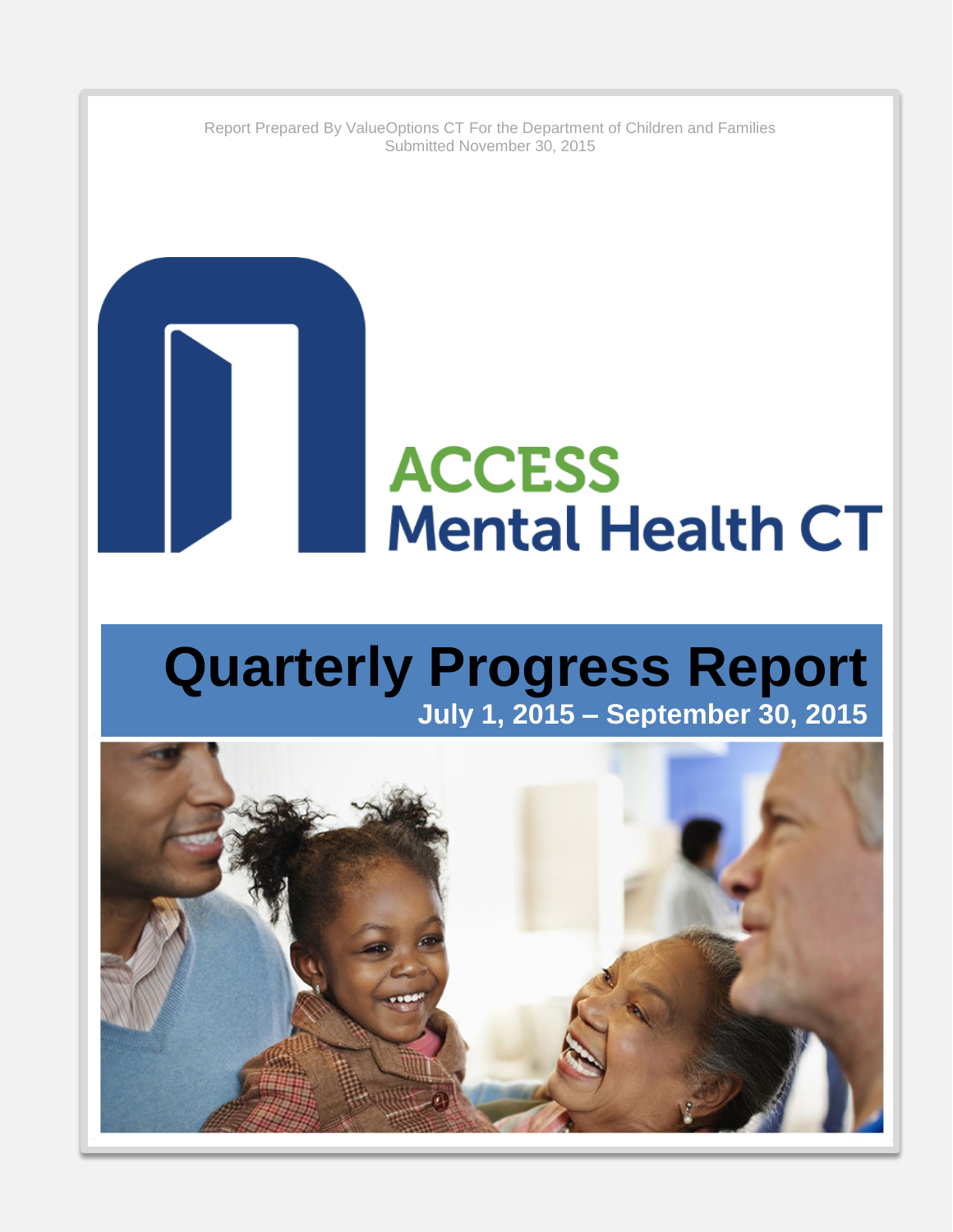## **Table of Contents**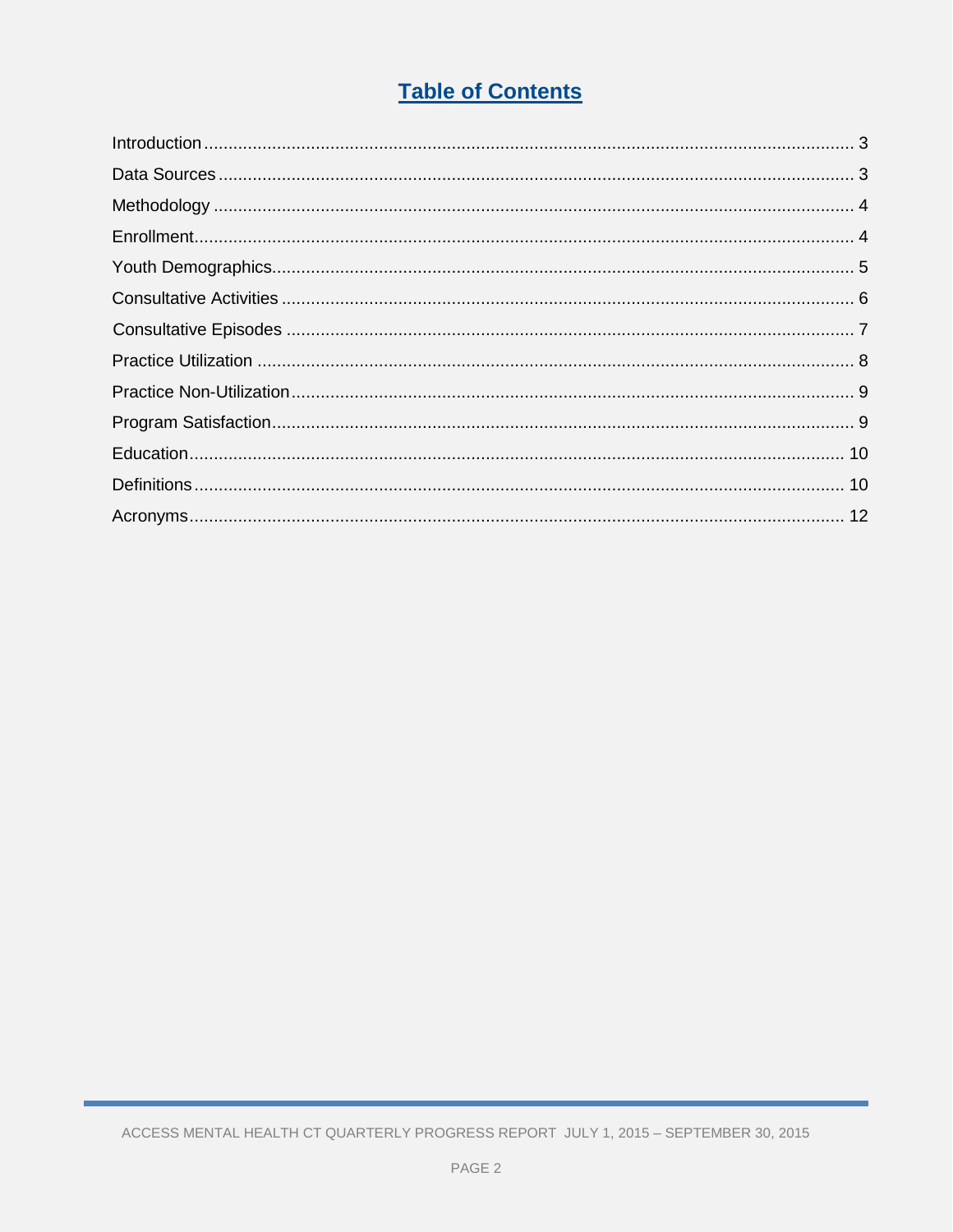## **Introduction**

ACCESS Mental Health CT is a state funded program created to ensure that all youth under 19 years of age, irrespective of insurance coverage, have access to psychiatric and behavioral health services through contact with their primary care providers (PCP). The program is designed to increase PCPs' behavioral health knowledge base so they can identify and treat behavioral health disorders more effectively and expand their awareness of local resources. ValueOptions CT, a Beacon Health Options company, contracts with three behavioral health organizations to act as Hub teams and provide support across the state: Institute of Living at Hartford Hospital, Wheeler Clinic, and Yale Child Study Center. Each Hub team consists of board-certified child and adolescent psychiatrists, a behavioral health clinician, a program coordinator, and a half-time family peer specialist. The teams are charged with providing real-time psychiatric consultation and individualized, case-based education to PCPs over the phone. Phone conversations may entail diagnostic clarification, psychopharmacology recommendations, counseling recommendations and care coordination supporting youth and their family in connecting to community resources.

This report was prepared by ValueOptions CT for the Department of Children and Families and summarizes the progress made by the ACCESS Mental Health CT program. The primary reporting period for this report is July 1, 2015 through September 30, 2015 (Q1 FY'16) which is the first quarter of the program's second year; in some metrics, totals covering the entire length of the program or "since inception" are also provided.

## **Data Sources**

The information included in this report represents data entered into ValueOptions' Encounter System showcasing ongoing activity provided by the three ACCESS Mental Health CT Hub teams.

The data and analyses in the body of this quarterly report are based on more formal reports that have been developed specifically for ACCESS Mental Health CT and are listed below.

| CTAX14002:  | <b>Practice and PCP Enrollment</b>                 |
|-------------|----------------------------------------------------|
| CTAX14003:  | <b>Practice Non-Utilization Report</b>             |
| CTAX14004:  | <b>Encounter Utilization Report</b>                |
| CTAX14005a: | <b>Monthly Encounter Data Sheet</b>                |
| CTAX14005b: | <b>Weekly Encounter Data Sheet</b>                 |
| CTAX14006:  | Practice and PCP Enrollment by Hub                 |
| CTAX14007:  | <b>Episode of Care Report</b>                      |
| CTAX14009:  | <b>Response Time by Activity</b>                   |
| CTAX14011:  | <b>PCP Satisfaction Summary</b>                    |
| CTAX15001a: | Practice Utilization History Hartford Hospital Hub |
|             |                                                    |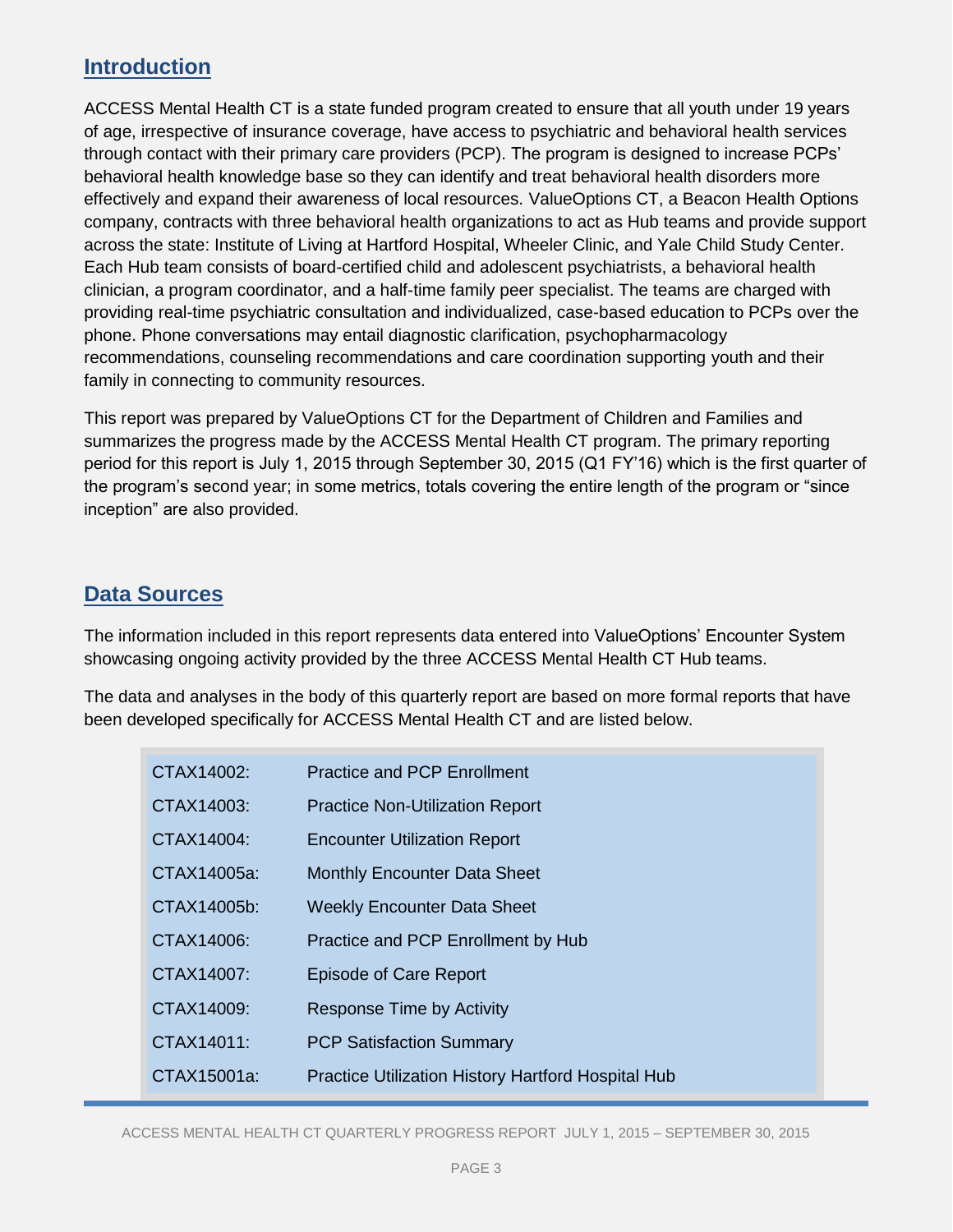| CTAX15001b: | <b>Practice Utilization History Wheeler Clinic Hub</b> |
|-------------|--------------------------------------------------------|
| CTAX15001c: | Practice Utilization History Yale Child Study Hub      |
| CTAX15005:  | <b>Unique Members Served</b>                           |

### **Methodology**

The data for this report is refreshed for each subsequent set of Quarterly and Annual Progress Reports. Due to late submissions of some data reflecting practice and PCP enrollment, consultative activities and satisfaction surveys, the results may differ from the previously reported values. In most instances, the changes do not create significant differences in the reported conclusions. However, on some occasions there is sufficient variation that changes the analysis. Any analysis affected by these variations will be noted in the narrative and implications will be described.

The specific methodology for particular measures can be found in the Definitions section that concludes this report.

## **Enrollment**

By September 30, 2015, 483 pediatric and family care practices statewide were identified as eligible for enrollment by Hub teams. The corresponding table depicts enrollment information both on the statewide and Hub specific levels. Approximately **80%** (386) of pediatric and family care practices enrolled in the program statewide. By the close of the first quarter of the second year, enrollment grew by 6 practice sites. Collectively, the enrolled practices employ 1,442 prescribing primary care providers.

| <b>ACCESS Mental Health CT</b><br><b>Enrolled Practice Sites: Breakout By Provider Type</b><br>June 1, 2014 - September 30, 2015 |                          |                       |                                          |                  |
|----------------------------------------------------------------------------------------------------------------------------------|--------------------------|-----------------------|------------------------------------------|------------------|
|                                                                                                                                  | <b>Hartford Hospital</b> | <b>Wheeler Clinic</b> | <b>Yale Child</b><br><b>Study Center</b> | <b>Statewide</b> |
| <b>Enrolled Practice Sites</b>                                                                                                   | 162                      | 124                   | 100                                      | 386              |
| <b>Pediatrics</b>                                                                                                                | 70                       | 62                    | 81                                       | 213              |
| <b>Family Practice</b>                                                                                                           | 91                       | 23                    | 11                                       | 125              |
| <b>Pediatric/Family Practice</b>                                                                                                 |                          | 5                     | 3                                        | 9                |
| Not Specified                                                                                                                    |                          | 34                    | 5                                        | 39               |

Approximately 55% (213) enrolled practice sites were identified as pediatric, 32% (125) identified as family medicine treating the lifespan, and 2% (9) sites formed practice groups that included a combination of pediatric and family medicine sites.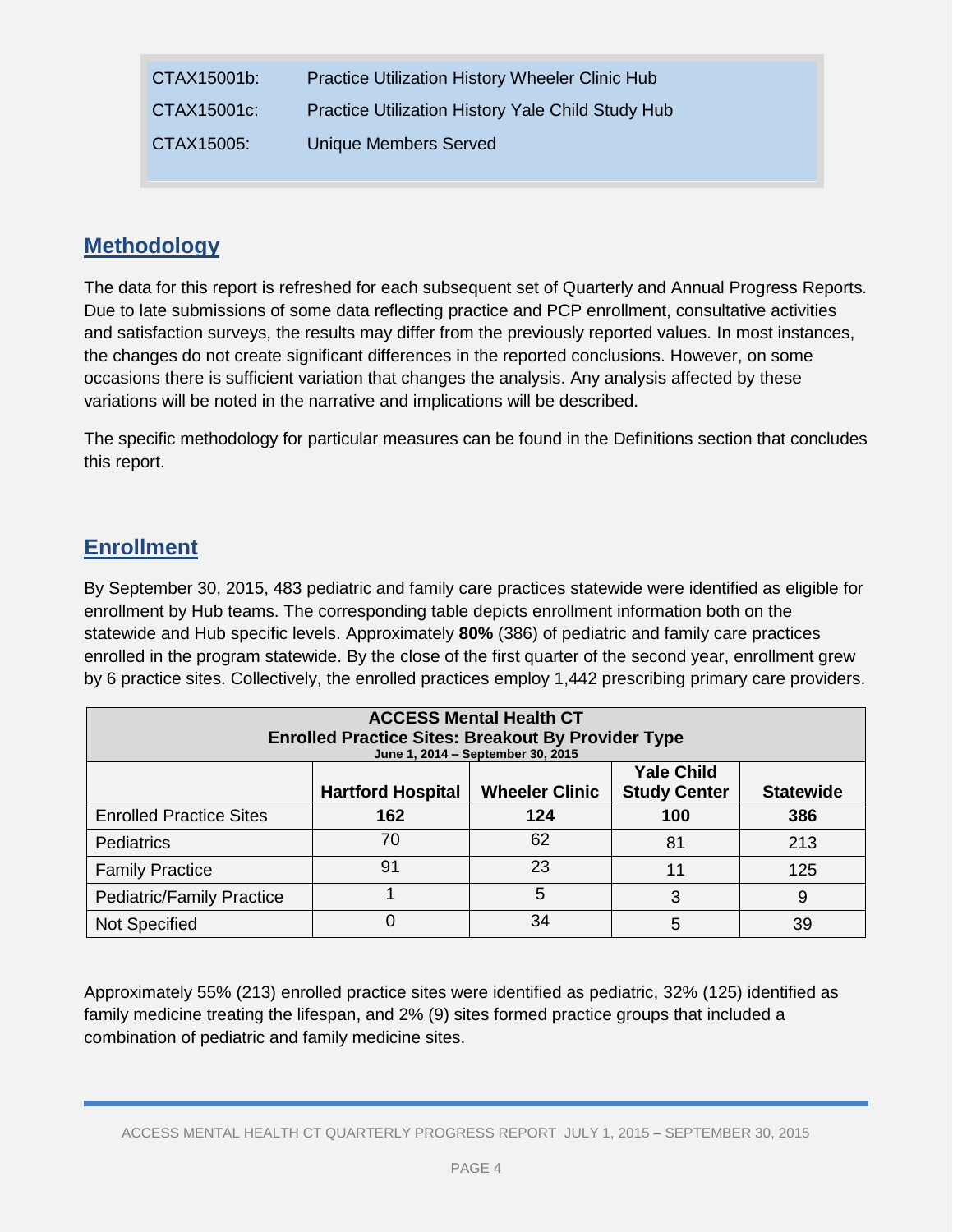Outreach efforts to offer enrollment to those that are not yet interested will continue as the program moves forward.

## **Youth Demographics**

Collectively, the Hub teams are available to all youth in Connecticut. From June 16, 2014 through September 30, 2015, enrolled PCPs contacted their respective Hub teams requesting consultation for **1,469** unduplicated youth presenting with mental health concerns.

In Q1 FY'16, PCPs called requesting support on 306 youth, this is an increase of 104 youth when compared to Q1 of the previous fiscal year. It is important to note that Q1 FY'15 was the first quarter of the program; enrollment and utilization were just beginning.

|                            |     | Q1 FY'15 |                | Q1 FY'16 |
|----------------------------|-----|----------|----------------|----------|
| <b>Total Youth Served*</b> |     | 202      |                | 306      |
| Gender                     | No. | Pct.     | No.            | Pct.     |
| Male                       | 124 | 61.4%    | 165            | 53.9%    |
| Female                     | 78  | 38.6%    | 141            | 46.1%    |
| Age                        |     |          |                |          |
| $0 - 5$                    | 26  | 12.9%    | 25             | 8.2%     |
| $6 - 12$                   | 84  | 41.6%    | 120            | 39.2%    |
| $13 - 18$                  | 87  | 43.1%    | 157            | 51.3%    |
| $19+$                      | 5   | 2.5%     | 4              | 1.3%     |
| Race                       |     |          |                |          |
| Caucasian                  | 18  | 8.9%     | 142            | 46.4%    |
| African American           | 73  | 36.1%    | 34             | 11.1%    |
| Hispanic                   | 13  | 6.4%     | 21             | 6.9%     |
| Asian                      | 0   | 0.0%     | $\overline{2}$ | 0.7%     |
| Other/Unknown              | 98  | 48.5%    | 107            | 35.0%    |
| <b>DCF Involvement</b>     |     |          |                |          |
|                            | 26  | 12.9%    | 39             | 12.8%    |

#### **ACCESS Mental Health CT Statewide Youth Demographics Q1 FY'15 and Q1 FY'16 Comparison**

\*Quarterly counts represent unduplicated youth per quarter but are not unique across fiscal years.

As mentioned in previous reports, an area of data collection needing improvement is the identification of race of youth each time the youth is served by the program. In Q1 FY'16, approximately 35% (107) of youth were entered into the encounter system with "other/unknown" race. Data entry errors were addressed during on-site visits with each Hub team during Q1 FY'16. While this is a notable improvement as compared to the previous fiscal year, there is also a remarkable improvement when comparing each month within this quarter. In Q1 FY'16, approximately 58% (73) of youth were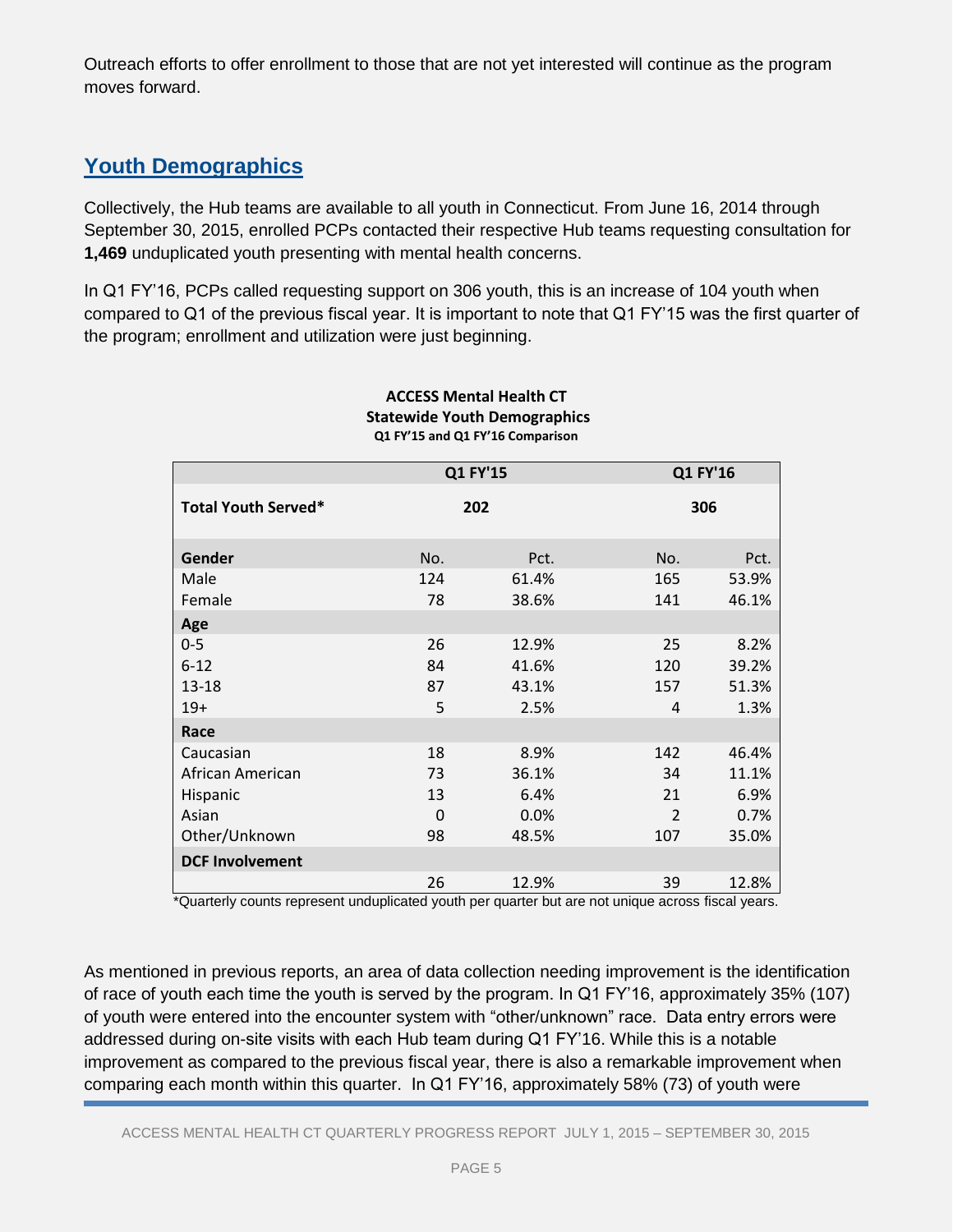identified as "other/unknown" race in July, 28% (23) in August, and 11% (11) in September. The central administrative team will continue to monitor this; reviewing reports with the Hub teams both in statewide Hub meetings as well as on-site Hub visits.

## **Consultative Activities**

In the first 16 months of the program, the Hub teams provided **6,278** consultative activities supporting PCPs treating youth with mental health concerns within their medical home; with approximately 1,145 completed in Q1 FY'16. Consultative activities are calls that include: telephone consultation, assistance with finding community behavioral health services, and connect to care follow up. One-time diagnostic assessments are also included.

In a month to month comparison, consultative activities ranged from 15 calls per month at start-up to a peak of 708 calls per month in March 2015. Of note, by October 2014 the program's enrollment reached 272 which is 70% of the total volume of enrolled practices. These findings suggest that the ramp up of the program was the reason for increased volume after the first several months.

The summer months in FY2016 were somewhat lower with approximately 354 calls in July and 367 in August; with a slight incline in September 2015 with 424 calls. The Hub teams asked participating PCPs about this and they reported that the summer tends to be slower due to families taking summer vacations.

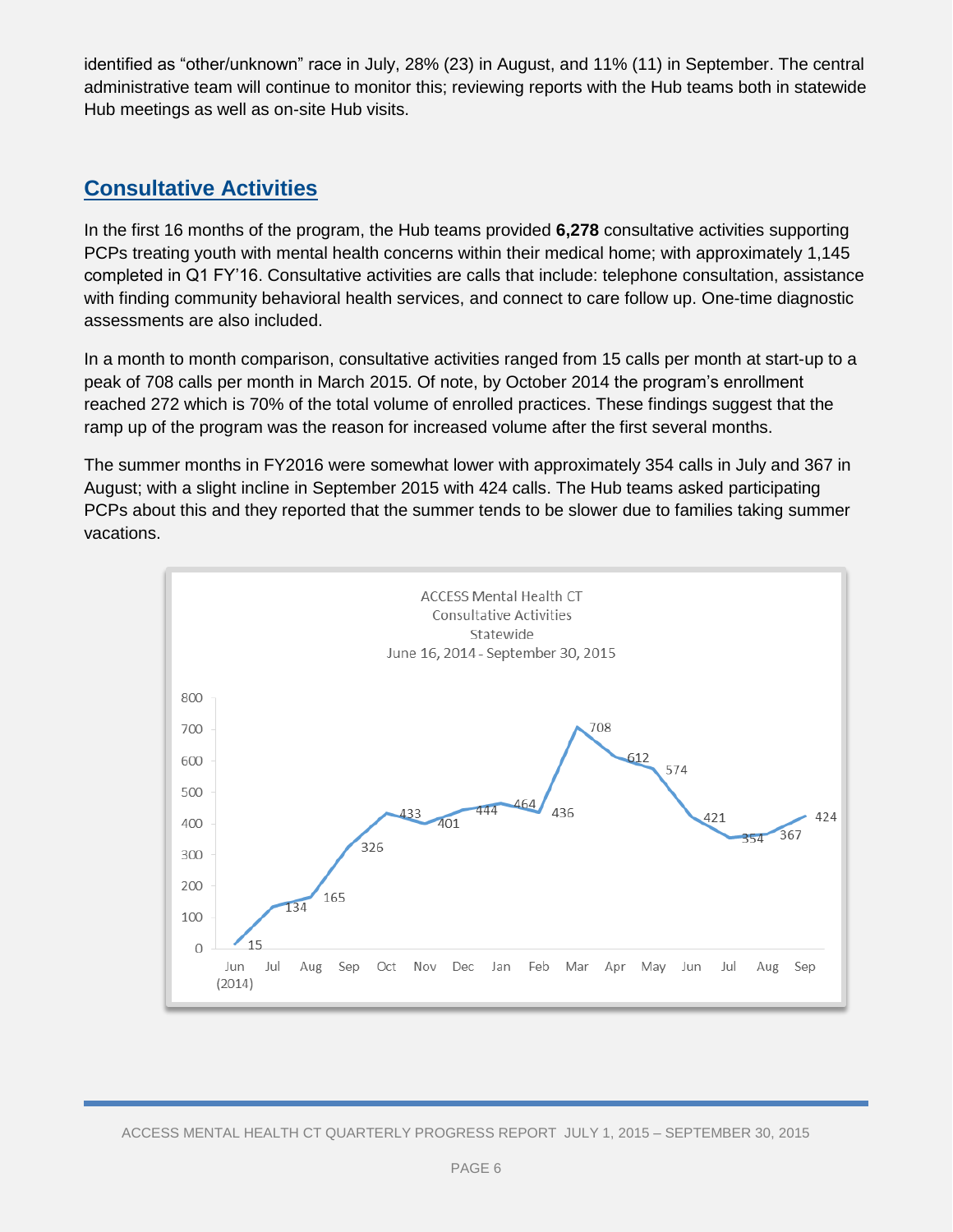| <b>ACCESS Mental Health CT</b><br><b>Consultative Activities: Breakout by Type of Call</b><br>Q1 FY'16: July 1, 2015 - September 30, 2015 |       |  |  |
|-------------------------------------------------------------------------------------------------------------------------------------------|-------|--|--|
| <b>Statewide</b>                                                                                                                          |       |  |  |
| <b>Total Consultative Activities</b>                                                                                                      | 1,145 |  |  |
| <b>Direct PCP Consultations</b>                                                                                                           | 530   |  |  |
| Care Coordination & Family Support                                                                                                        | 597   |  |  |
| <b>Face to Face Assessments</b>                                                                                                           | 8     |  |  |
| Other                                                                                                                                     | 10    |  |  |

**Direct PCP Consultations**: Of the 1,145 consultative activities across the state provided in Q1 FY'16, approximately 46% (530) were reported as direct contact with the PCPs. This includes both initial inquiries and follow up phone calls to the PCP.

Per Hub team report, approximately 99% (331 out of 336) initial PCP calls were answered by the Hub consultant within 30-minutes of the PCP's initial inquiry in Q1 FY'16; 78% of which were connected directly at the time of the call. The program benchmark for year two is that 95% of all initial PCP calls requiring a call back will be returned within 30 minutes of initial inquiry unless an alternative time was requested by the PCP. By the close of Q1 FY'16, this annual target is on track.

**Care Coordination and Family Support**: Approximately 52% (597 out of 1,145) of the total consultative activities were activities related to care coordination and direct family support.

**Face to Face Assessments:** Approximately 0.7% (8 out of 1,145) of the total consultative activities were one-time diagnostic and psychopharmacological consultations.

## **Consultative Episodes**

A consultative episode captures the time from when a PCP first contacts their respective Hub team either by phone or in person and includes all consultative activities provided by the team necessary to support the PCP, the youth and their family. The end of an episode is determined once 60-days has passed without any Hub team support. At times, additional episodes occur for the youth. In the event a youth is noted to have multiple episodes, it means there was a period of 60 days that passed without needing Hub team support. Consultative episodes are intended to demonstrate average length of time and average number of consultative activities provided to support an individual youth.

A total of **1,176** consultative episodes occurred between June 16, 2014 and September 30, 2015. While days per episode ranged from 1 day to 172 days; the statewide average number of days per episode is 16 days. Additionally, the number of consultative activities per episode ranged from 1 activity to 30 activities; the statewide average per episode is 4 consultative activities.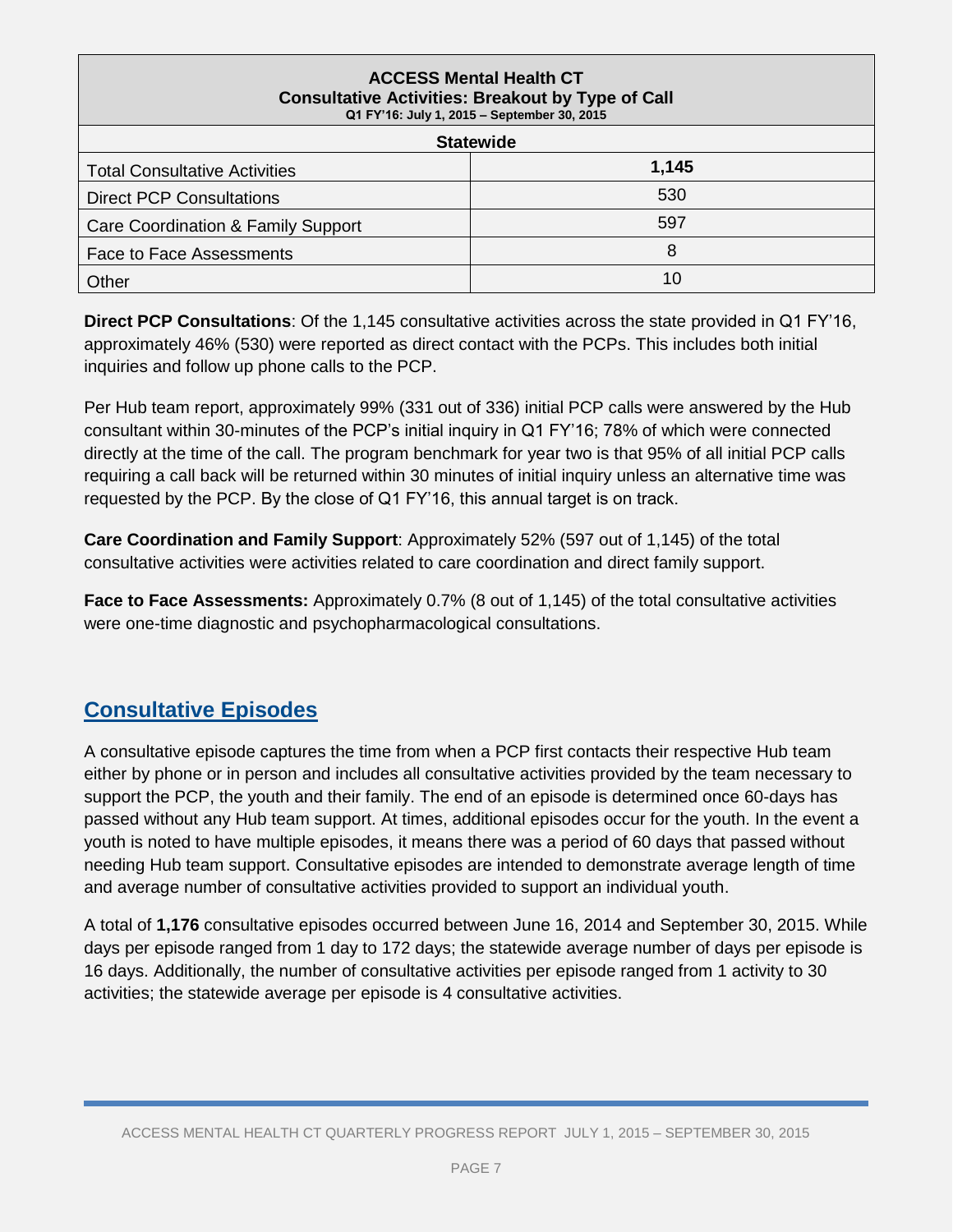| <b>ACCESS Mental Health CT</b><br><b>Consultative Episodes</b><br>June 16, 2014 - September 30, 2015 |                          |                       |                                          |                  |
|------------------------------------------------------------------------------------------------------|--------------------------|-----------------------|------------------------------------------|------------------|
|                                                                                                      | <b>Hartford Hospital</b> | <b>Wheeler Clinic</b> | <b>Yale Child</b><br><b>Study Center</b> | <b>Statewide</b> |
| Number of Youth with 1 Episode                                                                       | 419                      | 454                   | 230                                      | 1,103            |
| Number of Youth with 2 Episodes                                                                      | 8                        | 15                    |                                          | 30               |
| Number of Youth with 3 Episodes                                                                      |                          | 2                     | 0                                        | 2                |
|                                                                                                      |                          |                       |                                          |                  |
| <b>Total Number of Episodes</b>                                                                      | 437                      | 493                   | 246                                      | 1,176            |
| Average Number of Days per<br>Episode                                                                | 18                       | 15                    | 15                                       | 16               |
| Average Number of Consultative<br>Activities per Episode                                             | 5                        | 4                     | 3                                        |                  |

## **Practice Utilization**

From June 16, 2014 through September 30, 2015, approximately **57%** (190 out of 333) of the enrolled practice groups utilized the program at least one time.

As noted in the Youth Demographics section, PCPs called the ACCESS Mental Health CT program seeking support on 1,469 unduplicated youth over the past 16 months. The following graph shows the number of youth that each practice called the ACCESS Mental Health CT program seeking support.



Of the 190 practice groups that used the program at least one time over the year, 186 practice groups called requesting support for a specific youth; the other 4 practices called with general mental health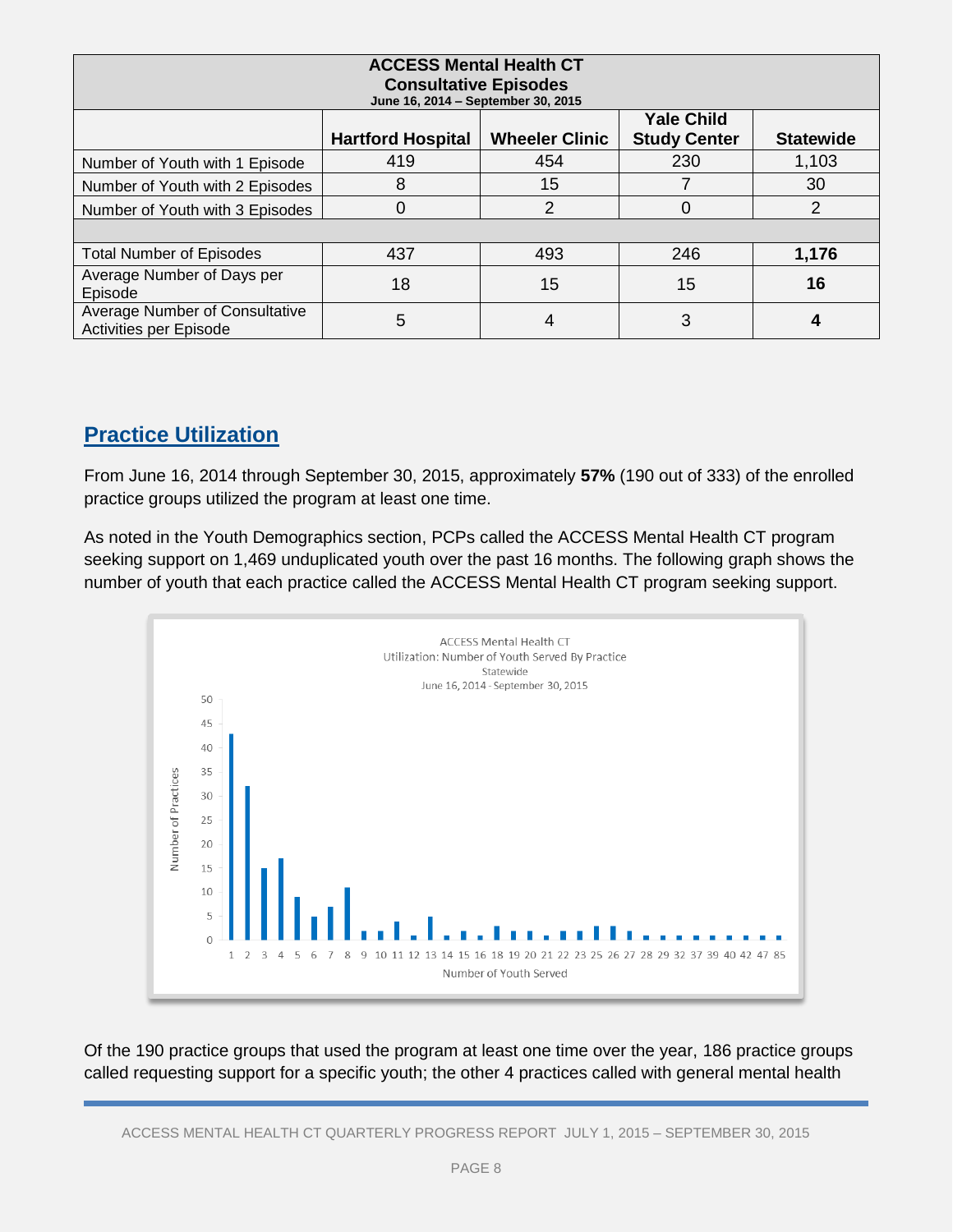questions. Approximately **77%** (143 out of 186) called back asking for help on another patient in their medical home. It is important to note that the practices seeking support on 20 or more youth are equally distributed across the state. In order to learn more about utilization, one of the FY2016 targets includes on-site visits to a minimum of six utilizing practice groups. A detailed summary will be included in the annual progress report.

## **Practice Non-Utilization**

As noted in the ACCESS Mental Health first annual progress report, approximately 146 of the primary care practice groups enrolled in the program had not yet used the service by June 30, 2015. In May 2015 the Hub teams outreached to these practice groups to learn more about why they had not yet used the program. In response to phone outreach, Hub teams also created reminder materials to help keep practices updated and aware of the ACCESS Mental Health CT program. Program statistics and description of services were also included. As a result of the outreach efforts made by each Hub team, approximately 6% (9 out of 146) accessed support from the program by September 30, 2015.

The Hub teams are expected to repeat this process again in December 2015 and will include reminder materials, program statistics, and a description of services to help keep practices updated and aware of the program.

## **Program Satisfaction**

After every consultative activity, the Hub consultant enters the primary care provider's response to the question: "rate your satisfaction with the helpfulness of the ACCESS MH program" on a scale of 1-5; 5 being excellent. For Q1 FY'16, the average statewide satisfaction score is **4.96**. While a small number of callers across the state rated single calls low, noted in both Q3 FY'15 and Q4 FY'15, the overwhelming majority found the program support to be "excellent".

The program benchmark for year two is that 85% of participating PCPs that have used the program will rate their experience with an average score of 4 or greater. Central administration and the Hub teams will continue to monitor this monthly. By the close of Q1 FY'16, this annual target is on track.

|                                   |          | <b>ACCESS Mental Health CT</b><br><b>Satisfaction Scores: Statewide</b><br>July 1, 2014 - September 30, 2015 |          |          |          |
|-----------------------------------|----------|--------------------------------------------------------------------------------------------------------------|----------|----------|----------|
|                                   | Q1 FY'15 | Q2 FY'15                                                                                                     | Q3 FY'15 | Q4 FY'15 | Q1 FY'16 |
| <b>Average Satisfaction Score</b> | 4.81     | 4.90                                                                                                         | 4.90     | 4.92     | 4.96     |
| <b>Maximum Satisfaction Score</b> |          |                                                                                                              |          |          |          |
| <b>Minimum Satisfaction Score</b> |          |                                                                                                              |          |          |          |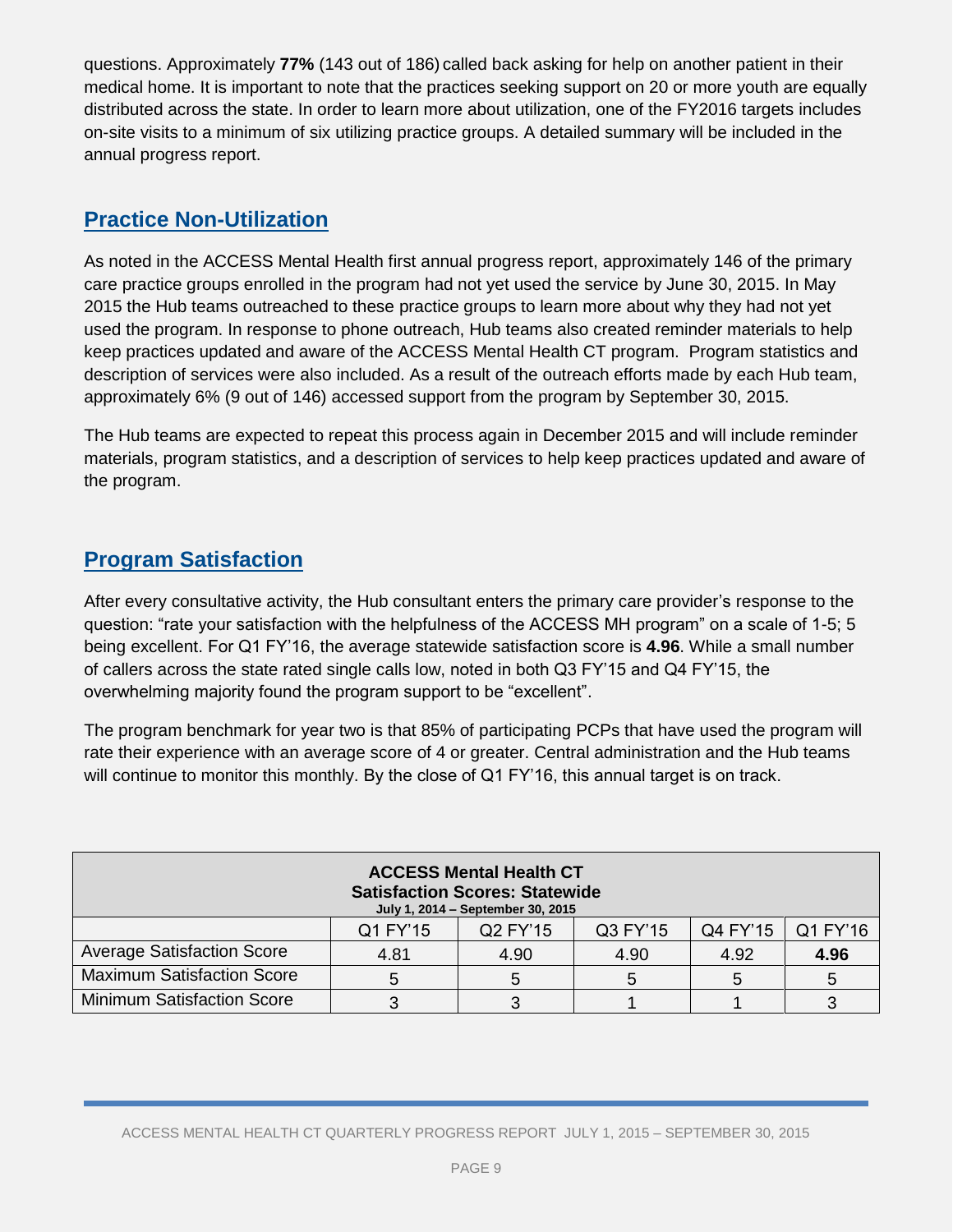|                                   | <b>ACCESS Mental Health CT</b><br><b>Satisfaction Scores: Hub Breakout</b><br>Q1 FY'16: July 1, 2015 - September 30, 2015 |                       |                                          |                  |
|-----------------------------------|---------------------------------------------------------------------------------------------------------------------------|-----------------------|------------------------------------------|------------------|
|                                   | <b>Hartford Hospital</b>                                                                                                  | <b>Wheeler Clinic</b> | <b>Yale Child</b><br><b>Study Center</b> | <b>Statewide</b> |
| <b>Average Satisfaction Score</b> | 4.91                                                                                                                      | 4.98                  | 4.99                                     | 4.96             |
| <b>Maximum Satisfaction Score</b> | 5                                                                                                                         | 5                     | 5                                        |                  |
| <b>Minimum Satisfaction Score</b> |                                                                                                                           |                       |                                          |                  |

**PCP Annual Satisfaction Survey:** A survey will be distributed to participating PCPs each year. PCPs' perceptions of access to care, ability to meet the needs of patients with mental health concerns, timeliness of access to child psychiatry and willingness to prescribe psychotropic medication are expected to change as the program continues to support them. Questions for the FY2016 survey will be developed in Q2 FY'16 with a targeted distribution in Q3 FY'16.

**PCP Advisory Group:** Additionally, a PCP Advisory Group comprised of primary care physicians was established in August 2014. The physicians selected for this group are not only utilizers of the program, but also have leadership roles within the pediatric primary care community. The group gathers routinely and has been helpful at providing individual experience as well as a system perspective.

## **Education**

All ACCESS Mental Health CT consultations strive to provide individualized, case-based education. The program also creates educational opportunities through traditional regionally based didactic learning sessions. In year two of the program, the Hub teams are each charged with providing a minimum of five (5) behavioral health trainings throughout the contract year. Trainings may be in the form of on-site practice based learnings, conference based lectures, or webinars. A detailed summary will be included in the annual progress report.

## **Definitions**

 Consultative Activities: any activity provided by Hub team staff entered into the Encounter system including incoming/outgoing calls to PCPs, BH providers, and Family, as well as face to face assessments provided by Hub staff.

Consultative Activities/Type of Call are grouped by:

- **Direct PCP Consultations** (PCP Phone Office, Phone PCP Follow up, and Hallway PCP Office): direct phone contact with the primary care provider
- **Care Coordination & Family Support** (Care Coordination, Care Coordination Follow Up, Case Conference, Phone Member Family, and Peer Specialist Follow Up): direct phone contact with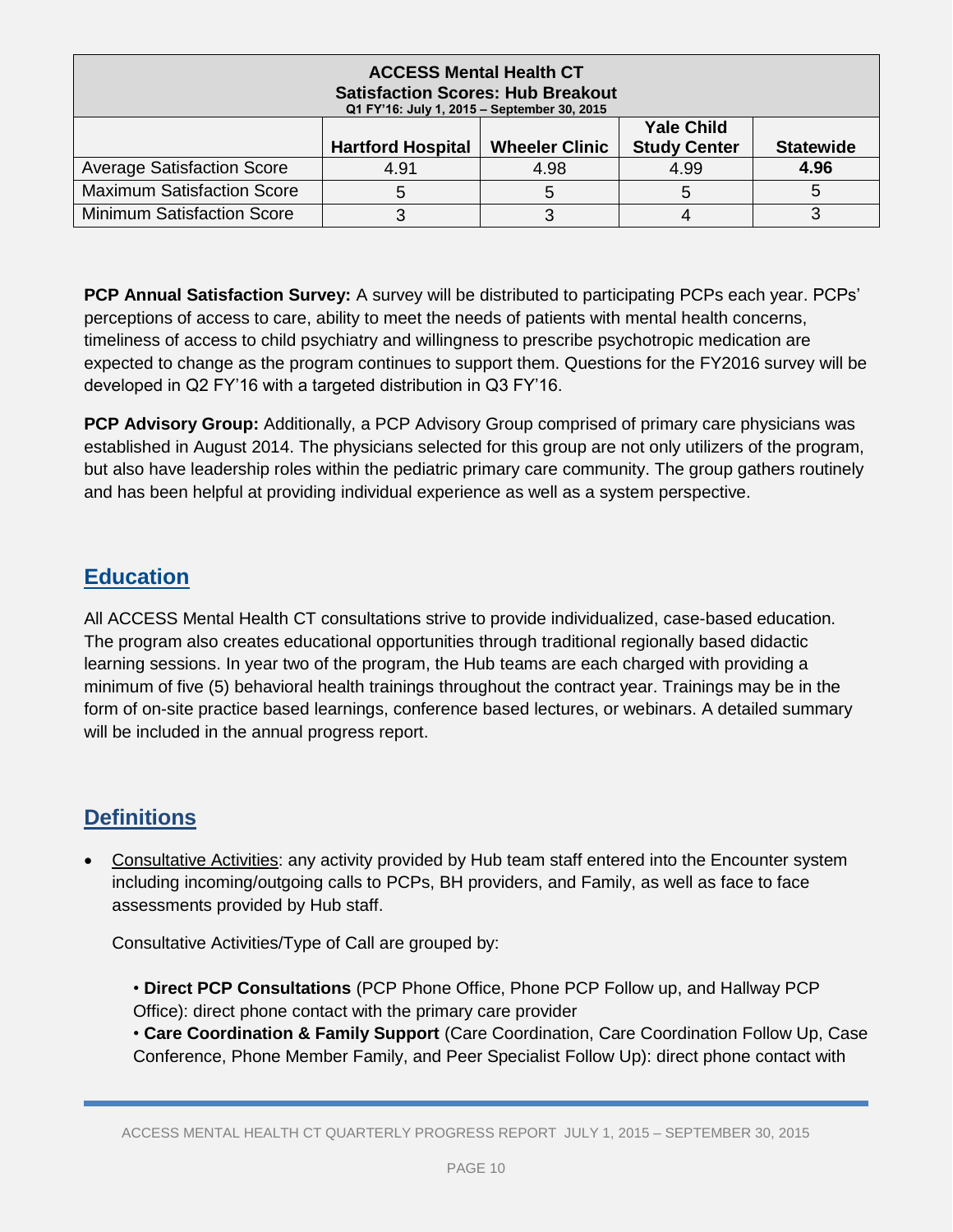the youth and their family or providers involved in the behavioral health care provided to the youth

• **Face to Face Assessments** (Face to Face visit and Tele-Psychiatry): a face-to-face diagnostic evaluation or psychopharmacological consultation provided by the Hub psychiatrist or clinician. • **Other** (Phone Other, Materials Request, BH Network Management, Hallway Other, Office Education)

- Encounter System: a secure, HIPAA compliant online data system that houses structured electronic forms. Hub staff enter information provided by the PCP for every encounter/consultative activity into this online database. The encounter data fields include: the date, the primary care practice/provider from which the call originates, demographics of the youth subject of the call, encounter type, response time, reason for contact, presenting mental health concerns, diagnosis, medication, and outcome of the call.
- Enrollment: a formal relationship between the primary care practice and Hub team formed after the Hub psychiatrist meets with the primary care practice's medical director and any PCPs available for an on-site visit. At that time the Hub team psychiatrist explains what the program does/does not provide and an enrollment agreement form is signed.
- Consultative Episode: methodology includes a "starter activity": Phone PCP Office or Hallway PCP Office. These two activities are entered into the Encounter system by the Hub staff. They are defined as starters because they are the only two activities that are selected when the PCP initiates support from the Hub – either by phone or hallway (in person). This starter activity can stand alone to equal an episode or can be paired with one or more additional activities to equal an episode. An episode is closed once 60-days has passed without any Hub team support.
- Hub Team: the behavioral health personnel contracted to provide ACCESS Mental Health CT services. Each Hub team consists of board certified child and adolescent psychiatrists, licensed masters' level behavioral health clinician, program coordinator, and a half-time family peer specialist.
- PCP: an individual primary care clinician employed by a primary care practice. A PCP may be a pediatrician, family physician, nurse practitioner, or physician assistant.
- Primary Care Practice Group: a primary care practice that identifies itself as a group by listing a primary site and additional satellite practice sites; sharing physicians, patients, and policies and procedures. In this measure a group is captured as a count of one regardless of how many sites are listed in the group.
- Primary Care Practice Groups Utilized: any practice group noted having at least one consultative activity during the reporting period.
- Primary Care Practice Site: an individual primary care office; uniquely identified by address.